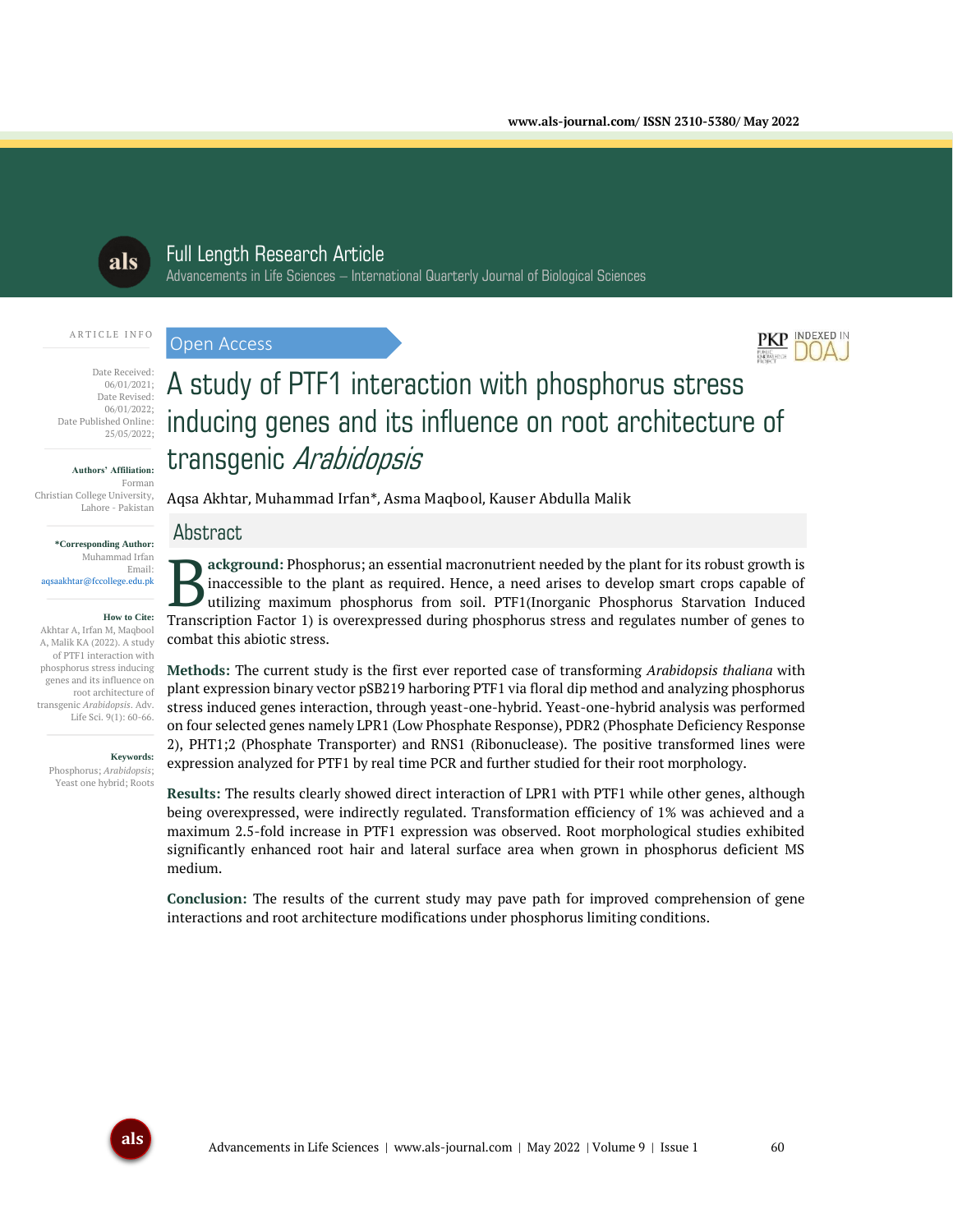You're reading

**A study of PTF1 interaction with phosphorus stress inducing genes and its influence on root architecture of transgenic Arabidopsis**

# **Introduction**

Phosphorus; one of the essential macronutrients required by the plant plays a crucial role in various diverse metabolic, energy and signal transduction processes, thus, being imperative for robust plant growth [1-3]. However, its inaccessibility mainly due to plant's inability of maximum absorption makes Pi (Inorganic Phosphorus) a limiting factor in plant growth resulting in stunted growth and limited crop yield [4,5]. Thus, developing smart crops, able to utilize maximum phosphorus seems an apt and eco-friendly solution. Numerous approaches are employed for smart crop development; transformation being the most prevalent one. Transformation requires genetic modulations and various plants like wheat, *Arabidopsis* and tobacco have been developed with different enhanced traits [6-8].

PTF1 (Inorganic Phosphorus Starvation Induced Transcription Factor 1) is a member of bHLH (basic Helix Loop Helix) family of wheat regulating several genes during phosphorus starvation. It encodes for a 480 amino acid long protein weighing 51.32 kDa. So far, PTF1 from maize, soybean and rice [9-11] has been characterized regulating almost 450 genes involved in secondary root development and enhanced root hair surface area for improved phosphorus absorption [11,12]. The primary function of the TFs (Transcription Factors) is to regulate gene expression by binding to *cis*element. Several techniques are used to evaluate the number, position and interaction of *cis*-element with TF like yeast-two-hybrid, microarray etc. However, yeastone-hybrid, a relatively advance technique derived from yeast-two-hybrid is highly endorsed due to its varying advantages, reaction simplicity, efficiency and sensitivity [13-16]. Owing to the aforementioned advantages, the current study employed yeast-onehybrid to study interactions between PTF1 and its regulated genes. The genes were selected on thorough literature review and on the basis of presence of more than one G-box (Binding motif of PTF1) in their promoter regions. The analysis was performed on four selected genes namely LPR1 (Low Phosphate Response), PDR2 (Phosphate Deficiency Response 2), PHT1;2 (Phosphate Transporter) and RNS1 (Ribonuclease) [17- 20]. Root development: a post embryonic process is remarkably malleable and relies upon the nutrients present in the soil. Under phosphorus stress, plants undergo a large number of root adaptations for maximum phosphorus absorption [21]. These root system modifications transpire due to root hairs, that perceive low phosphorus levels and initiate diverse genetic pathways which ultimately result in increasing lateral root surface area for enhanced phosphorus absorption and exposure to significantly greater soil volume [22].

The current study is the first reported experiment of wheat PTF1 transformed into *Arabidopsis* to analyze its effects on root architecture and study its physical interaction with phosphorus stress inducing genes through yeast-one-hybrid. Although, large number of abiotic stress related studies have been done on *Arabidopsis*, however, up till now, it has not been transformed with plant expression binary vector harboring PTF1.

### Methods

#### **YEAST-ONE-HYBRID Gene selection**

Several genes were identified based on thorough literature review. Motif analysis was done on these genes by Motif finder software and only four genes with palindromic bHLH motif G-Box CTCGTG in their promoter regions were selected. The genes nucleotide sequences were retrieved from TAIR and a region of almost 500 to 600 bp up-stream to the gene was analyzed for G-box presence. The accession number of selected genes along with their functions and the position of G-boxes in their promoter regions are given in table 1.

| <b>Gene Name</b>                       | Accession<br>Number | G-box<br><b>Position</b> | <b>Function</b>                                                     |
|----------------------------------------|---------------------|--------------------------|---------------------------------------------------------------------|
| RNS1(Ribonuclease)                     | AT2G02990           | $-272, -336$             | Degrades internal<br>RNA pools during P<br>starvation               |
| LPR1 (Low Phosphate<br>Response)       | AT1G23010           | $-269 - 501$             | Oxidase which adjusts<br>root meristem activity<br>to Pi starvation |
| ATPase (Vacouler H+<br>Pumping ATPase) | AT1G19910           | $-478. -520$             | Hydrolyses phosphate<br>bond in ATP to<br>release phosphorus        |
| PHT1;2 (Phosphate<br>Transporter)      | AT5G43370           | $-455, -645$             | Transports<br>phosphorus from soil<br>to other plant cells.         |

**Table 1:** Position of G-boxes in promoter region of selected genes

#### **Promoter cloning in pTUY1H vector**

The promoters were cloned in pTUY1H vector following conventional restriction digestion and ligation method. The restriction enzymes *Xma1* (NEB catalog # R0180S) with restriction site CCCGGG and *Xba1*(NEB catalog #R0145S) which cuts at TCTAGA were selected for cloning and added in primers for amplification (Table S1). The digestion reactions were incubated at 37°C for two hours while ligation was done by means of T4 DNA ligase (NEB catalog # M0202S) and incubated at  $16^{\circ}$ C overnight. Promoters cloning in pTUY1H vector was confirmed through conventional PCR using vector specific primers given in Table S1.

#### **Gateway cloning of PTF1 in pDEST22 vector**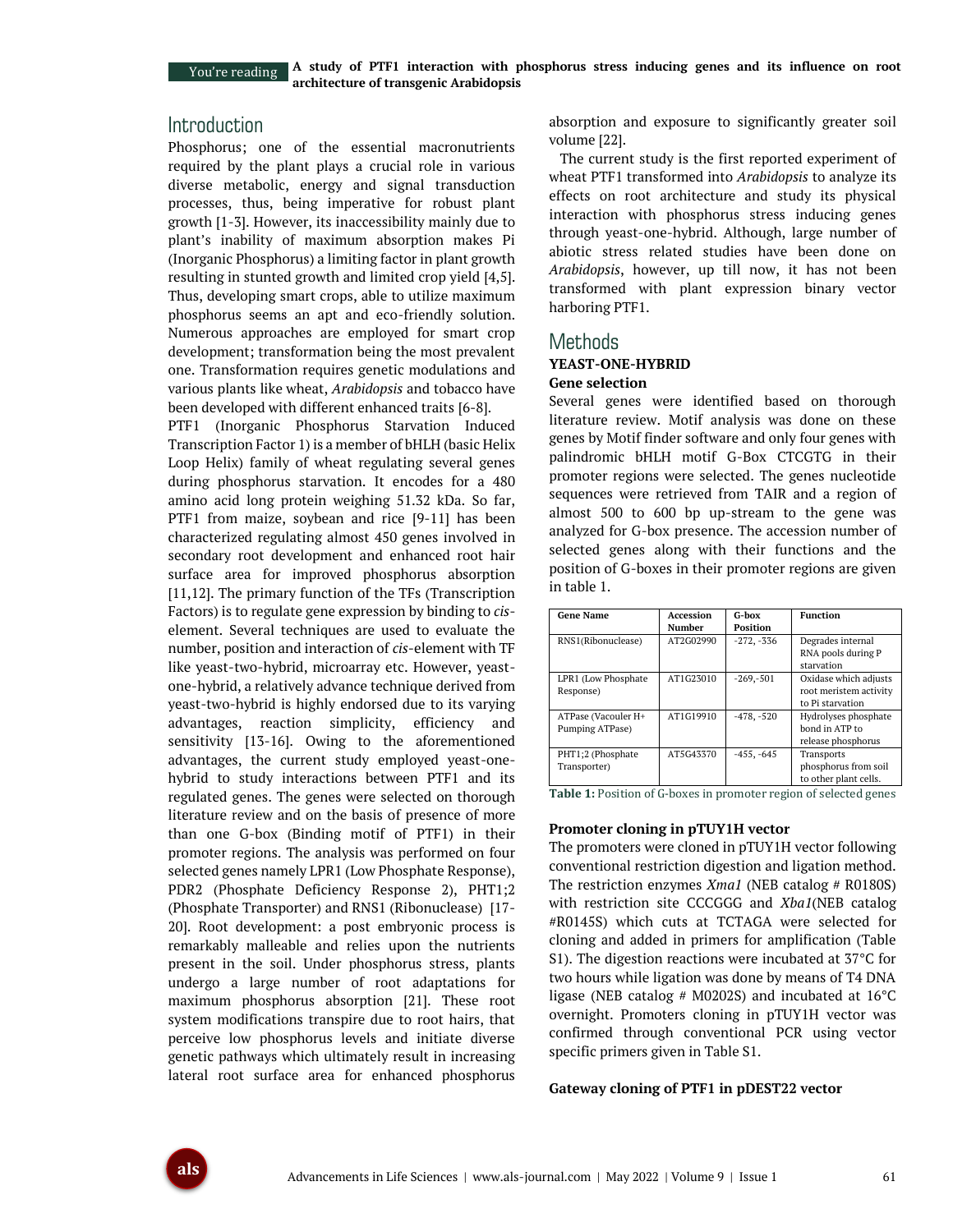#### You're reading

Full length PTF1 (sequence retrieved from NCBI accession number DQ979392) was cloned in pDEST22 vector through an intermediate pDONR221 vector following manufacturer's instructions given in Gateway cloning manual (Invitrogen cat #12535-019). AttB primers were designed by SnapGene software to clone PTF1 in pDONR221 through BP cloning. The confirmed sequenced pDONR221 with attB flanked PTF1 was then cloned in pDEST22 through LR cloning. Vector specific primers given in table S1 were used to confirm PTF1 cloning in pDNOR221 and pDEST22.

#### **Transformation in yeast strains**

The positively sequenced plasmids namely RNS1 pTUY1H, LPR1-pTUY1H, ATP-pTUY1H, PHT1;2 pTUY1H were transformed in Y187α yeast strain while PTF1-pDEST22 was transformed in YM4271a strain through heat shock method by giving five minutes' heat shock at 95°C and then cold shock at -4°C for 2 minutes. Chemi-competent cells prepared from 0.1M calcium chloride solution were used for yeast transformation.

#### **Mating of yeast strains**

The yeast strains were grown in full YPD medium (Sigma lot SLBP8224V) at 28°C for two days and a few welldefined colonies were subjected to PCR using vector specific primers described in table S1. The sequenced confirmed yeast strains harboring PTF1, and the four gene promoters were allowed to mate for three days at 28°C by mixing 100µl of PTF1-pDEST22 with 100µl of each pTUY1H vectors.

#### **Growth of mated cultures**

Four different kinds of media namely SD-L (Synthetic defined –Leucine medium), SD-L-W (Synthetic defined -leucine- tryptophan medium), SD-L-H (synthetic defined –leucine –histidine medium) and SD-L-W-H (Synthetic defined –leucine –tryptophan –histidine medium) were prepared to observe the growth of mated cultures and infer results from them. About 7µl of each mated culture was dropped out on each medium and the results were observed after 5 days incubation at 28°C in dark. A histidine inhibitor 3-AT (3 Amino, 1,2,4, trizole) was used in varying concentrations in SD-L-H an SD-L-W-H media for screening and selection. The media composition, the cultures grown on them, and their functions are described in table 2.

#### **TRANSFORMATION**

Transformation of wild type *Arabidopsis thaliana* Col-0 (Columbia-0) variety with plant expression binary vector pSB219 harboring PTF1 transcription factor under ubiquitous CaMV 2X35S promoter and Nos terminator was done by floral-dip method [23]. The putative transformed plants were allowed to mature, and their seeds were properly harvested, dried and stored.

| Medium     | <b>Culture grown</b>           | <b>Media function</b>          |  |  |
|------------|--------------------------------|--------------------------------|--|--|
| $SD-I.$    | $pTUY1H$ in $Y187\alpha$ yeast | To ensure presence of          |  |  |
|            | strain                         | promoter in pTUY1H             |  |  |
| $SD-L-H$   | $pTUY1H$ in $Y187\alpha$ yeast | To find our promoter self-     |  |  |
|            | strain                         | activation                     |  |  |
| $SD-L-W$   | Mated culture                  | To ensure proper uniform       |  |  |
|            |                                | mating of the cultures         |  |  |
| $SD-L-W-H$ | Mated cultures                 | To select positive interaction |  |  |
|            | - -                            |                                |  |  |

**Table 2:** Media composition and functions for yeast-one-hybrid mating

#### **T1 plant growth and screening**

The T1 seeds were placed on half MS media and kept at 4°C for two days for stratification. The plates were then placed in light chamber following 16 hours light and 8 hours dark cycle at 22°C for maturation. One-week old plantlet with fibrous shoots were then shifted to moist sand pots for two weeks till they reach 4 rosette stage and were then subjected to PCR screening using optimized PTF1 specific primers (table S1). Phire plant direct PCR master mix kit (Thermo Scientific lot# 00558704) was used for conventional PCR screening following manufacturer's instructions. The positive plants were further selected, and expression analyzed for PTF1 by real time PCR.

# **PTF1 Expression Analysis**

#### **cDNA synthesis and end point PCR**

Total RNA extracted from the positive plants by following the instructions given in InviTrap spin plant RNA mini kit (Stratec molecular lot#MQ180012). Any remaining contamination of DNA was removed by DNAse treatment using TURBO-DNA free kit Ambion (Cat# AM1907). 0.1ng of purified DNAse treated RNA was then used to synthesize cDNA by following manufacturer's instructions given in RevertAid H Minus first strand cDNA synthesis kit (thermo scientific, USA). End point PCR was conducted to check for the quality of synthesized cDNA by using full length PTF1 primers for template and GADPH primers as internal control using 1µl of cDNA as template in both reactions (table S1).

#### **Real time PCR**

Quantitative real time PCR was performed using Maxima SYBR green/ ROX qPCR master mix (cat # K0221). All the reactions were run in triplicates and housekeeping gene GAPDH was used as internal control. The results were analyzed using the built in Bio-Rad CFX manager. The plants with higher expression analysis of PTF1 were allowed to mature and their seeds were properly harvested, dried and stored for further use.

#### **ROOT MORPHOLOGICAL ANALYSIS**

A few seeds of selected positive T1 PTF1 over expressing (PTF1-OX) lines were harvested, surface sterilized and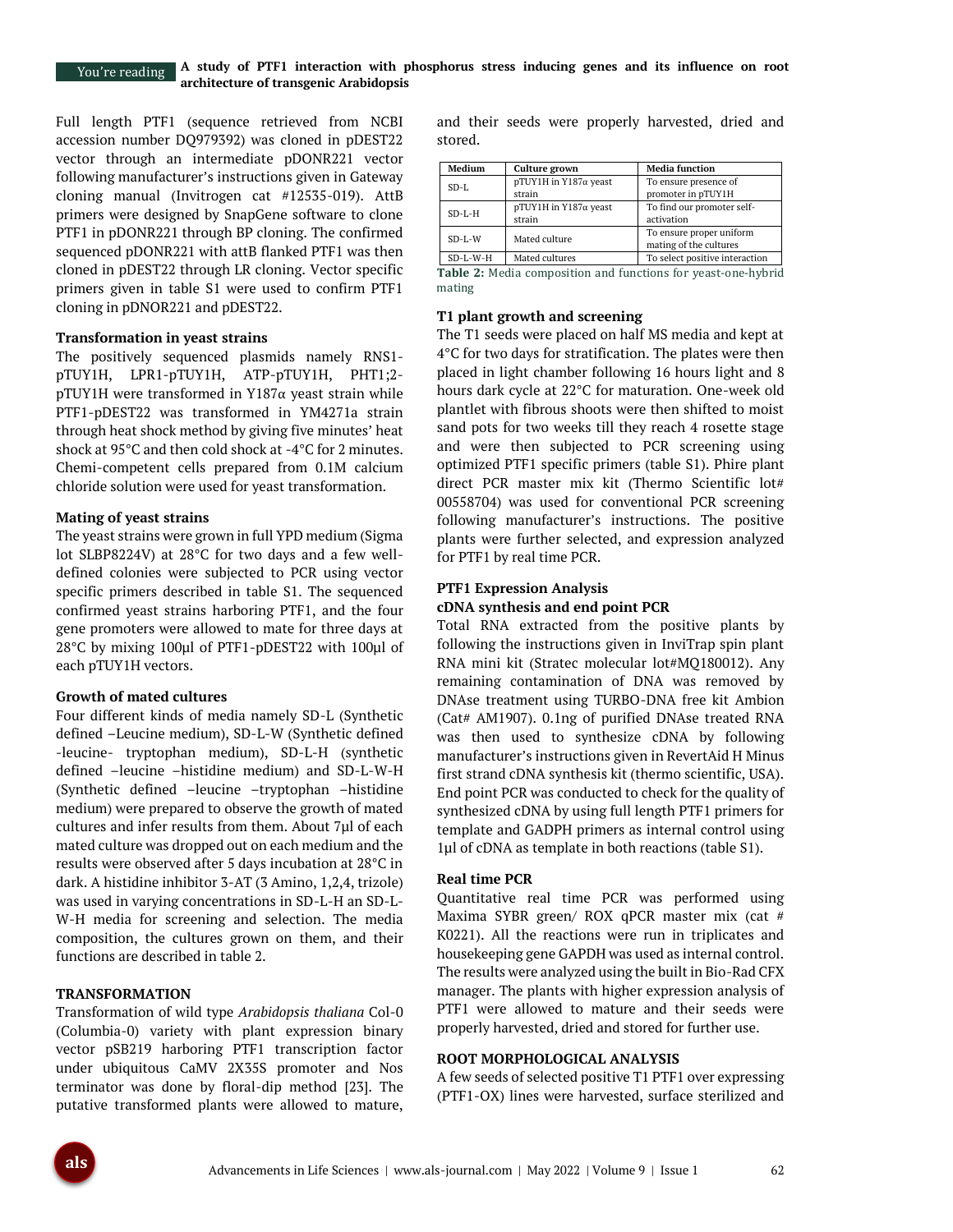#### **A study of PTF1 interaction with phosphorus stress inducing genes and its influence on root architecture of transgenic Arabidopsis** You're reading

then germinated to study root morphology. The dried sterilized seeds were allowed to germinate after stratification on full MS medium for 2 days to grow a single fibrous root. Half of the control and PTF-OX seeds were placed equidistant in vertically standing square petri plates with full MS medium and half to MS-P i.e. without phosphorus supplemented with BASTA herbicide (3mg/ml) for screening, in climate control room at 16°C for two weeks. All the plants in both the media were then subjected to conventional PCR screening and their root morphological analysis was done.

# **Results**

#### **Yeast-one-hybrid**

Promoters and PTF1 cloning confirmation

The promoters for the four selected genes were amplified from control *Arabidopsis* Col-0 DNA and transformed in pTUY1H. Vector specific primers flanking the cloned promoter region were selected for transformant screening. Figure 1 A, B, C, D show the amplification of RNS1, LPR1, PHT1;2 and ATPase in pTUY1H vector respectively. PTF1 transcription factor was cloned in vector pDEST22 through an intermediate vector pDNOR221 via gateway cloning. Figure 2 A,B show the amplification of PTF1 in pDONR221 and pDEST22 respectively.

#### **Yeast Mating Results**

The positively sequenced plasmids harboring gene promoters namely RNS1-pTUY1H, LPR1-pTUY1H, ATPpTUY1H, PHT1;2-pTUY1H and PTF1-pDEST222 were transformed into yeast strain Y187α and YM4271a respectively. The two yeast strains were allowed to mate and the results were observed after 5 days (figure 3). The results clearly indicated a strong physical interaction between PTF1 and LPR1. Absence of colonies in selfactivation (-L-H) medium further validated the finding that this gene is activated only by PTF1. The rest three genes did not give any significant results which may imply some intermediate cross talk or involvement of other genes for their activation under phosphorus stress.

#### *Arabidopsis* **Screening**

The T1 plants grown in moist sand pots were PCR screened using gene specific PTF1 primers which gave an amplicon of 532bp as shown in figure 4. The positive plants were subjected to RNA extraction and then cDNA synthesis. Quality of cDNA was analyzed by end point PCR using full length primers for PTF1 and GAPDH which was used as internal control. The samples with good quality cDNA were then analyzed for expression analysis by qRT-PCR. The control Columbia-0 variety was used as standard and relative expression of all other lines was measured in comparison to it. Out of 10 lines analyzed, only three lines gave over expression with TB9 giving highest overexpression of 2.5 folds while TB10 and T35 showed 2.2 and 2.3 times more relative expression as compared with GAPDH. (Figure 5).

#### **Root Morphological Analysis**

The roots of both PTF-OX lines and control Col-0 lines were analyzed for their length and surface area. A significant increase in root surface area was observed in PTF-OX lines when grown in P-stress medium as compared to their control counterparts. However, in full MS medium, there was no difference observed in roots of either plants. Figure 6 depicts the pictorial evidence of root growth difference.



**Figure 1:** Amplification of promoters in pTUY1H vector **(A)** RNS1 promoter amplification M: 1kb ladder; Lane 1-5: Samples; N: Negative. **(B)** LPR1 promoter amplification M: 1kb ladder; Lane 1: Sample; N: Negative. **(C)** PHT1;2 promoter amplification M: 1kb ladder; Lane 1-3: Samples; N: Negative. **(D)** ATPase promoter amplification M: 1kb ladder; Lane 1-3: Samples; N: Negative.



**Figure 2:** Amplification of PTF1 in pDONR221 and pDEST22 vector (A) PTF1 amplification in pDONR221 M: 1kb ladder; Lane 1-2: Samples; N: Negative. (B) PTF1 amplification in pDEST22 M: 1kb ladder; Lane 1-3: Samples; N: Negative.



**Figure 3:** Yeast-one-hybrid mating results. No self-activation observed in -L-H medium for LPR1. Clear well grown yeast cells visible in -L-H-W medium indicating positive physical interaction between LPR1 and PTF1.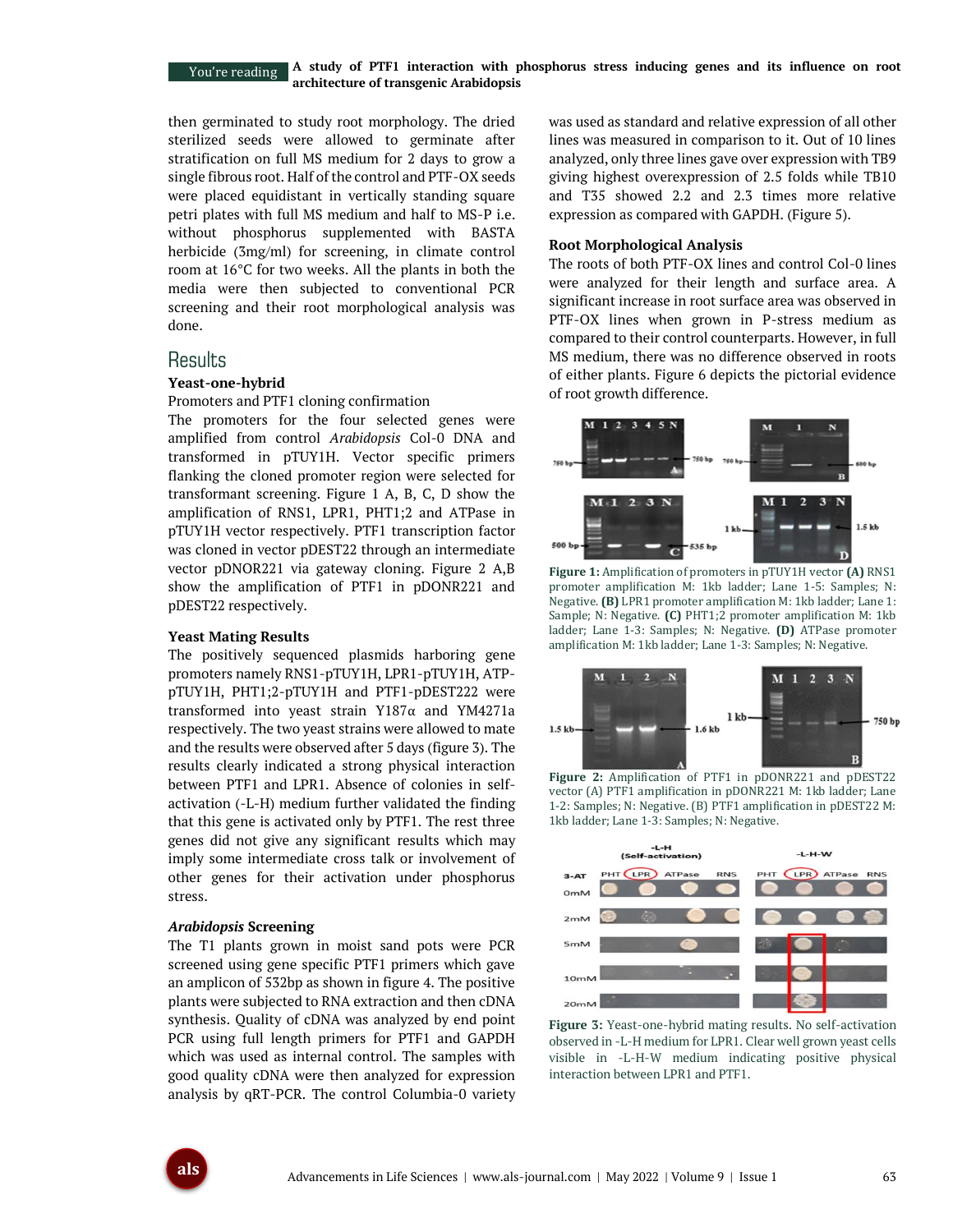

**Figure 4:** PCR amplification of PTF1 from transformed Arabidopsis plants. M: 1kb ladder; Lane 1-4: Plant samples; P: Positive control; N: Negative control.



**Figure 5:** Expression analysis results of PTF1 in transformed T1 Arabidopsis plants





# **Discussion**

DNA protein interactions play an integral part in regulating diverse vital biological processes including transcription, translation, DNA repair etc. Functionally, the most significant element for DNA protein interaction is the conserved motif i.e. specific DNA sequence discernable by the protein as its binding site, usually 5-6 base pairs long [24, 25]. Identification of this conserved motif facilitates in understanding and manipulation of the DNA protein interactions. In the current study, a conserved palindromic motif named as G-box (CTCGTG) for PTF1 was identified (Table 1) using motif finder software [26,27]. Large number of studies

employed this software with varying algorithms and programs to find and analyze conserved motifs in genome of different species [28-30].

A large number of systems have been developed to study DNA protein interactions like nanofluidic tools, atomic force microscopy, yeast hybrids etc. [31,32]. Yeast-one-hybrid; a relatively new technique, derived from yeast-two-hybrid, can be applied for rapid and large scale interaction study of TF with hundreds of *cis* element including promoter, enhancer, silencer, non coding regions and motifs in a single experiment [33]. Other reasons for use of this technique include simple yeast growth conditions along with well optimized protocols and reaction simplicity [13]. Owing to these advantages, the current study employed yeast-onehybrid study to study interactions between PTF1 and its regulated genes.

The present study is the first of its kind to report physical interaction between phosphorus stress induced genes and PTF1. Various studies have been conducted on phosphorus stress in *Arabidopsis* focused on its metabolism [34], its leaf and stem anatomical responses [35], its sulpho lipids and galactolipids profile [36] and its fungal microbiota regulation [37]. Of the four selected genes, LPR1 (Low Phosphate Repressor) is the only gene which directly interacts with PTF1 while other genes, although being overexpressed didn't show direct physical interaction pointing towards some crosstalk or involvement of other genes (Figure 3).

Phosphorus stress prompts the plant to undergo several biochemical and genetic modifications which include phosphorus remobilization, release of organic acids from root tips etc. [38-40]. However, roots of the plant are the most transformed and altered structure during phosphorus stress. Root hair architecture is modified significantly with most obvious difference being observed in increased root hair density and lateral root surface area [41]; [12,42]. Likewise, in the present study a momentous variation was observed in root hair and lateral surface area of *Arabidopsis* when grown vertically under phosphorus deficient MS medium (Figure 6).

# Competing interest

The authors declare that there is no conflict of interest regarding the publication of this paper.

# Authors' Contribution

Aqsa Akhtar conducted the experiments and structured the manuscript. Dr Muhammad Irfan and Dr Asma Maqbool helped in research design and data analysis. Dr.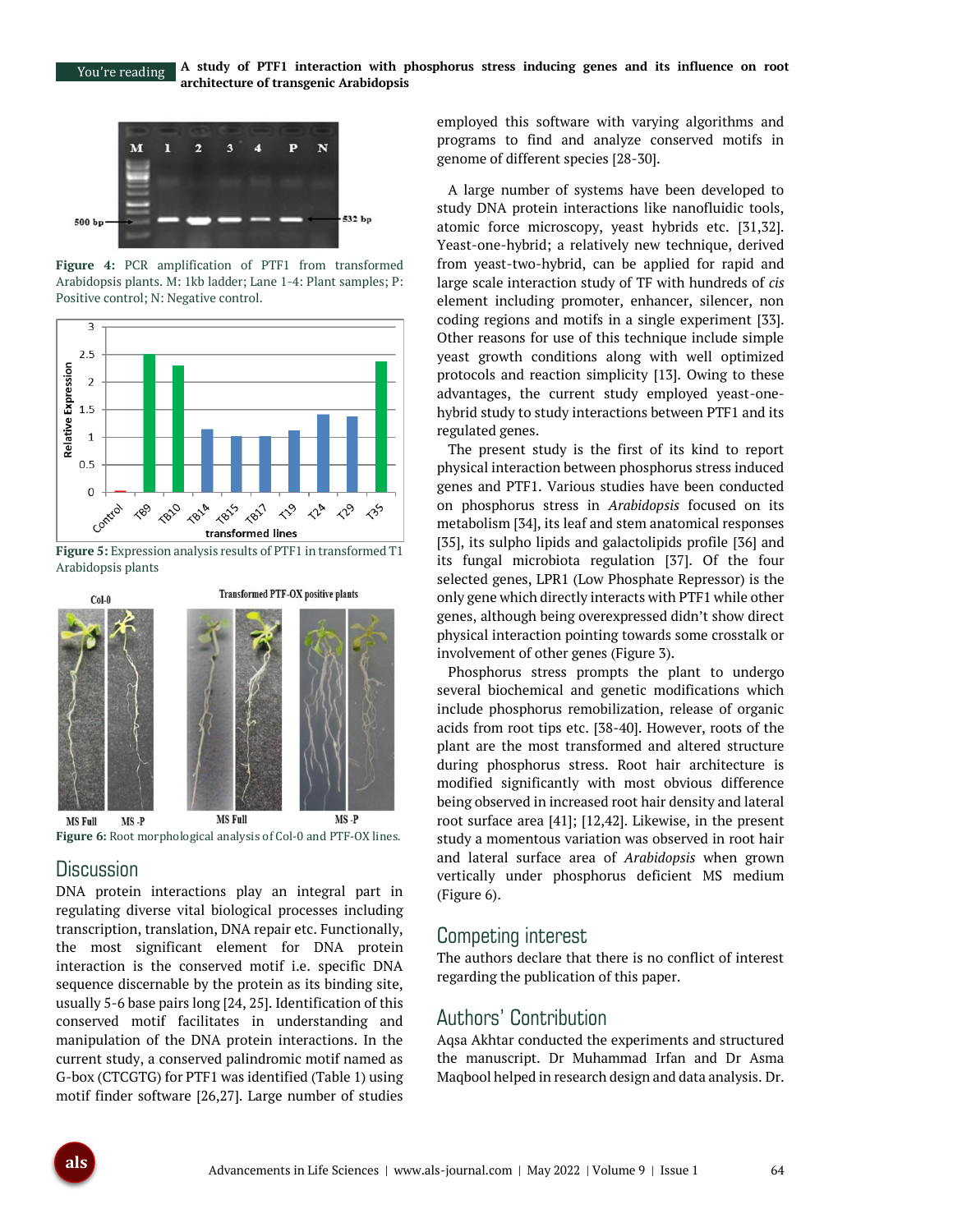Kauser Abdulla Malik designed the research and also helped in refining the manuscript.

# Funding Ageny

The project has been funded by Pakistan Agriculture Research Council (PARC) under the Agricultural Linkages Program (ALP) Project number 313.

# References

- 1. Baker A, Ceasar SA, Palmer AJ, Paterson JB, Qi W, et al. Replace, reuse, recycle: improving the sustainable use of phosphorus by plants. Journal of experimental botany, (2015); 66(12): 3523-3540.
- 2. Tam THY, Catarino B, Dolan L. Conserved regulatory mechanism controls the development of cells with rooting functions in land plants. Proceedings of the National Academy of Sciences, (2015); 112(29): E3959-E3968.
- 3. Taliman NA, Dong Q, Echigo K, Raboy V, Saneoka H. Effect of phosphorus fertilization on the growth, photosynthesis, nitrogen fixation, mineral accumulation, seed yield, and seed quality of a soybean low-phytate line. Plants, (2019); 8(5): 119.
- 4. Sun B, Gao Y, Wu X, Ma H, Zheng C, et al. The relative contributions of pH, organic anions, and phosphatase to rhizosphere soil phosphorus mobilization and crop phosphorus uptake in maize/alfalfa polyculture. Plant and Soil, (2020); 447(1): 117-133.
- 5. Antoniadis V, Koliniati R, Efstratiou E, Golia E, Petropoulos S. Effect of soils with varying degree of weathering and pH values on phosphorus sorption. Catena, (2016); 139214-219.
- 6. Abid N, Khatoon A, Maqbool A, Irfan M, Bashir A, et al. Transgenic expression of phytase in wheat endosperm increases bioavailability of iron and zinc in grains. Transgenic research, (2017); 26(1): 109-122.
- 7. Lu M, Ying S, Zhang D-F, Shi Y-S, Song Y-C, et al. A maize stressresponsive NAC transcription factor, ZmSNAC1, confers enhanced tolerance to dehydration in transgenic Arabidopsis. Plant Cell Reports, (2012); 31(9): 1701-1711.
- 8. Yan H, Jia H, Chen X, Hao L, An H, et al. The Cotton WRKY Transcription Factor GhWRKY17 Functions in Drought and Salt Stress in Transgenic Nicotiana benthamiana Through ABA Signaling and the Modulation of Reactive Oxygen Species Production. Plant and Cell Physiology, (2014); 55(12): 2060-2076.
- 9. Li Z, Liu C, Zhang Y, Wang B, Ran Q, et al. The bHLH family member ZmPTF1 regulates drought tolerance in maize by promoting root development and abscisic acid synthesis. Journal of experimental botany, (2019); 70(19): 5471-5486.
- Li X, Wu B, Kong Y, Zhang C. GmPTF1, a novel transcription factor gene, is involved in conferring soybean tolerance to phosphate starvation. Genetics and Molecular Research, (2014); 13(1): 926- 937.
- 11. Yi K, Wu Z, Zhou J, Du L, Guo L, et al. OsPTF1, a novel transcription factor involved in tolerance to phosphate starvation in rice. Plant physiology, (2005); 138(4): 2087-2096.
- 12. Janes G, von Wangenheim D, Cowling S, Kerr I, Band L, et al. Cellular patterning of Arabidopsis roots under low phosphate conditions. Frontiers in plant science, (2018); 9735.
- 13. Lopato S, Bazanova N, Morran S, Milligan AS, Shirley N, et al. Isolation of plant transcription factors using a modified yeast onehybrid system. Plant Methods, (2006); 2(1): 3.
- 14. Breton G, Kay SA, Pruneda-Paz JL (2016) Identification of Arabidopsis transcriptional regulators by yeast one-hybrid screens using a transcription factor ORFeome. Environmental Responses in Plants: Springer. pp. 107-118.
- 15. Reece-Hoyes JS, Walhout AM. Yeast one-hybrid assays: a historical and technical perspective. Methods, (2012); 57(4): 441-447.
- 16. Castrillo G, Turck F, Leveugle M, Lecharny A, Carbonero P, et al. Speeding *cis*-trans regulation discovery by phylogenomic analyses

coupled with screenings of an arrayed library of Arabidopsis transcription factors. PloS one, (2011); 6(6): e21524.

- 17. Xu JM, Wang ZQ, Wang JY, Li PF, Jin JF, et al. Low phosphate represses histone deacetylase complex1 to regulate root system architecture remodeling in Arabidopsis. New Phytologist, (2020); 225(4): 1732-1745.
- 18. Abel S. Phosphate sensing in root development. Current opinion in plant biology, (2011); 14(3): 303-309.
- 19. Liu X, Zhao X, Zhang L, Lu W, Li X, et al. TaPht1; 4, a high-affinity phosphate transporter gene in wheat (Triticum aestivum), plays an important role in plant phosphate acquisition under phosphorus deprivation. Functional Plant Biology, (2013); 40(4): 329-341.
- 20. Jost R, Pharmawati M, Lapis-Gaza HR, Rossig C, Berkowitz O, et al. Differentiating phosphate-dependent and phosphateindependent systemic phosphate-starvation response networks in Arabidopsis thaliana through the application of phosphite. Journal of experimental botany, (2015); 66(9): 2501-2514.
- 21. Dong J, Piñeros MA, Li X, Yang H, Liu Y, et al. An Arabidopsis ABC transporter mediates phosphate deficiency-induced remodeling of root architecture by modulating iron homeostasis in roots. Molecular plant, (2017); 10(2): 244-259.
- 22. Ma Z, Bielenberg D, Brown KM, Lynch JP. Regulation of root hair density by phosphorus availability in Arabidopsis thaliana. Plant, Cell & Environment, (2001); 24(4): 459-467.
- 23. Clough SJ, Bent AF. Floral dip: a simplified method for Agrobacterium -mediated transformation of Arabidopsis thaliana. The Plant Journal, (1998); 16(6): 735-743.
- 24. Li C, Tao Y, Yang Y, Xiang Y, Li G. In Vitro Analysis of DNA– Protein Interactions in Gene Transcription Using DNAzyme-Based Electrochemical Assay. Analytical chemistry, (2017); 89(9): 5003- 5007.
- 25. Niranjani G, Murugan R. Generalized theory on the mechanism of site-specific DNA–protein interactions. Journal of Statistical Mechanics: Theory and Experiment, (2016); 2016(5): 053501.
- 26. Gordân R, Shen N, Dror I, Zhou T, Horton J, et al. Genomic regions flanking E-box binding sites influence DNA binding specificity of bHLH transcription factors through DNA shape. Cell reports, (2013); 3(4): 1093-1104.
- 27. Sun X, Wang Y, Sui N. Transcriptional regulation of bHLH during plant response to stress. Biochemical and biophysical research communications, (2018); 503(2): 397-401.
- 28. Kang K, Chung JH, Kim J. Evolutionary Conserved Motif Finder (ECMFinder) for genome-wide identification of clustered YY1-and CTCF-binding sites. Nucleic acids research, (2009); 37(6): 2003- 2013.
- 29. Wang T, Kettenbach AN, Gerber SA, Bailey-Kellogg C. MMFPh: a maximal motif finder for phosphoproteomics datasets. Bioinformatics, (2012); 28(12): 1562-1570.
- Schmidt MC, Rocha AM, Padmanabhan K, Chen Z, Scott K, et al. Efficient α, β-motif finder for identification of phenotype-related functional modules. BMC Bioinformatics, (2011); 12(1): 440.
- 31. Kasas S, Dietler G. DNA-protein interactions explored by atomic force microscopy; 2018. Elsevier. pp. 231-239.
- 32. Frykholm K, Nyberg LK, Westerlund F. Exploring DNA–protein interactions on the single DNA molecule level using nanofluidic tools. Integrative Biology, (2017); 9(8): 650-661.
- Sewell JA, Bass JIF (2018) Options and considerations when using a yeast one-hybrid system. Two-Hybrid Systems: Springer. pp. 119-130.
- 34. Fukushima A, Iwasa M, Nakabayashi R, Kobayashi M, Nishizawa T, et al. Effects of combined low glutathione with mild oxidative and low phosphorus stress on the metabolism of Arabidopsis thaliana. Frontiers in plant science, (2017); 81464.
- 35. Cai Q, Ji C, Yan Z, Jiang X, Fang J. Anatomical responses of leaf and stem of Arabidopsis thaliana to nitrogen and phosphorus addition. Journal of Plant Research, (2017); 130(6): 1035-1045.
- Wang F, Ding D, Li J, He L, Xu X, et al. Characterisation of genes involved in galactolipids and sulfolipids metabolism in maize and